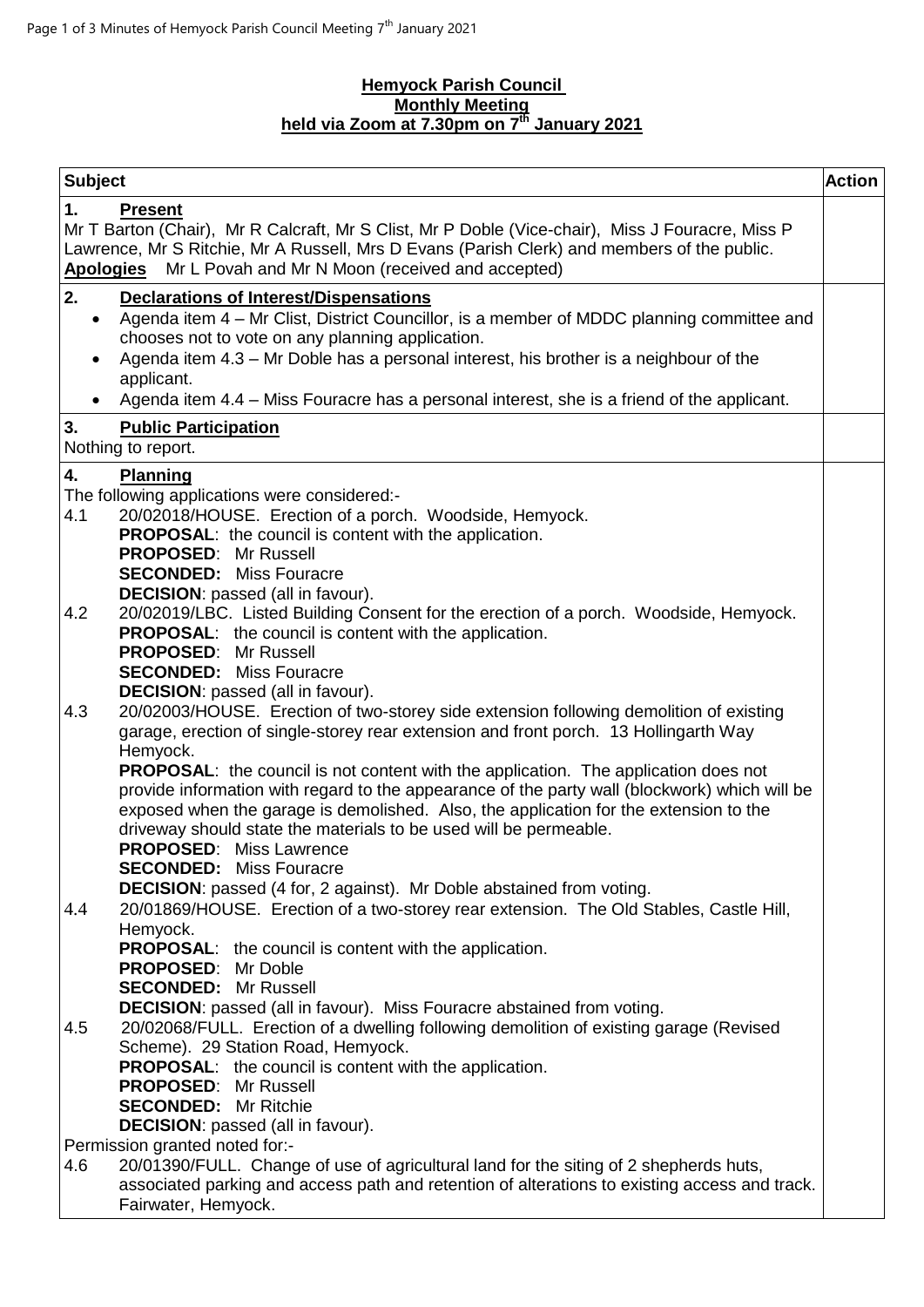- 4.7 20/01668/HOUSE. Conversion of rear building to ancillary accommodation, erection of link to dwelling and replace front window with door with porch roof above. Maranatha, High Street, Hemyock.
- 4.8 20/01698/MARM. Reserved Matters for the erection of up to 40 dwellings (including affordable housing), public open space and associated infrastructure following Outline approval 16/01772/MOUT. Culmstock Road, Hemyock.

## **5. Finance INCOME**

| No           | Amount   From |                          |
|--------------|---------------|--------------------------|
|              |               | 150.00   Redwood & Sons  |
|              |               | .78   Interest, HSBC     |
| $\mathbf{R}$ |               | 959.66   106 money, MDDC |
|              |               | 11,326.31   VAT reclaim  |

## **EXPENDITURE**

| <b>No</b>       | Amount | Payee                   | Reason                        |
|-----------------|--------|-------------------------|-------------------------------|
| 1.              | 923.79 | D Evans                 | Wages and expenses            |
| 2.              | 9.47   | <b>HMRC</b>             | <b>PAYE</b>                   |
| 3.              | 142.50 | K Amor                  | <b>Toilet Cleaning</b>        |
| 4.              | 46.61  | N Power                 | Electricity, toilets          |
| 5.              | 40.00  | ICO                     | Data protection subscriptions |
| 6.              | 34.24  | Spot On                 | Toilet, consumables           |
| 7.              | 72.29  | Spot On                 | Toilet, consumables           |
| 8.              | 159.07 | Glasdon                 | Dog bags                      |
| 9.              | 18.00  | <b>Unity Trust Bank</b> | Bank charge                   |
| 10              | 20.00  | Mrs Essex               | Christmas competition winner  |
| 11              | 20.00  | Mr Burt                 | Christmas competition winner  |
| 12              | 15.00  | Mr Lane                 | Christmas competition winner  |
| 13.             | 15.00  | Mr Whitefield           | Christmas competition winner  |
| 14              | 10.00  | Mr Taylor               | Christmas competition winner  |
| 15 <sub>1</sub> | 10.00  | Mr Gubb                 | Christmas competition winner  |
| 16.             | 5.00   | Mr Burke                | Christmas competition winner  |
| 17              | 5.00   | Mr Hart                 | Christmas competition winner  |
| 18.             | 10.00  | Mr Morley               | Christmas competition winner  |
| 19              | 5.00   | Mr Marwood              | Christmas competition winner  |
| 20              | 5.00   | Mr Matthews             | Christmas competition winner  |

## **BANK RECONCILIATION**

| Account                         | Amount     |
|---------------------------------|------------|
| HSBC Community a/c              | 477.72     |
| <b>HSBC Deposit</b>             | 94,338.03  |
| <b>Unity Trust Bank current</b> | 202.00     |
| Unity Trust Bank deposit        | 51,873.48  |
| <b>Unity Trust Bank GF</b>      | 710.97     |
| Unity Trust Bank P3             | 1,688.21   |
| Skipton 1-year Bond             | 86,173.70  |
| <b>United Trust Bank</b>        | 78,709.80  |
| <b>Total</b>                    | 314,173.91 |

**PROPOSAL**: that the income is agreed and the above cheques/payments are paid/agreed. **PROPOSED**: Miss Lawrence **SECONDED:** Mr Russell